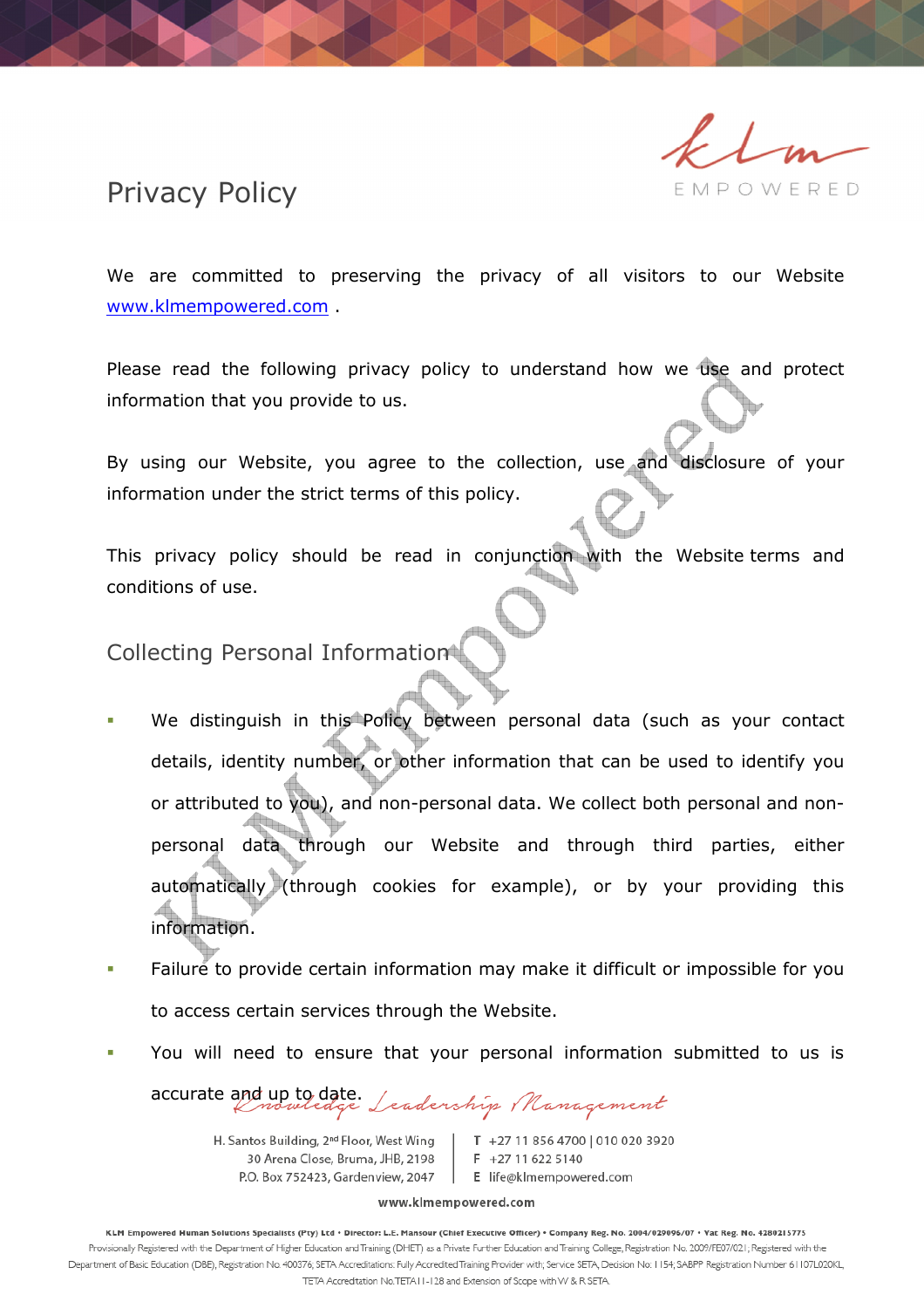- You are responsible for any third-party information obtained, published or shared through the Website, and you consent to only use or share this thirdparty data with the third party's consent. You are also responsible for ensuring the accuracy of all information submitted to the Website.
- We collect and store the personal information that you may provide to us through our Website when you download, update or change your information with us. This personal data may only be your name and email address, but may also be your identity document, telephone numbers, address, educational level, and other personal information capable of identifying you.
- We also collect and store information in relation to your participation on our Website, for example, communications, surveys and other data submitted by you. We also store comments shared in forums however please note that information which you post will be publicly available to other users on the forum.
- In addition to personal data (which is treated with special consideration in light of the potential for misuse to the detriment of our users) we also store nonpersonal data, which cannot be used to identify our users. The kinds of nonpersonal data that we collect includes de-identified data about usage of our Website.
- We also make use of cookies or similar tracking tools to identify. Website users and remember their preferences, for the purposes of providing a better user experience and service, and marketing/advertising our services online.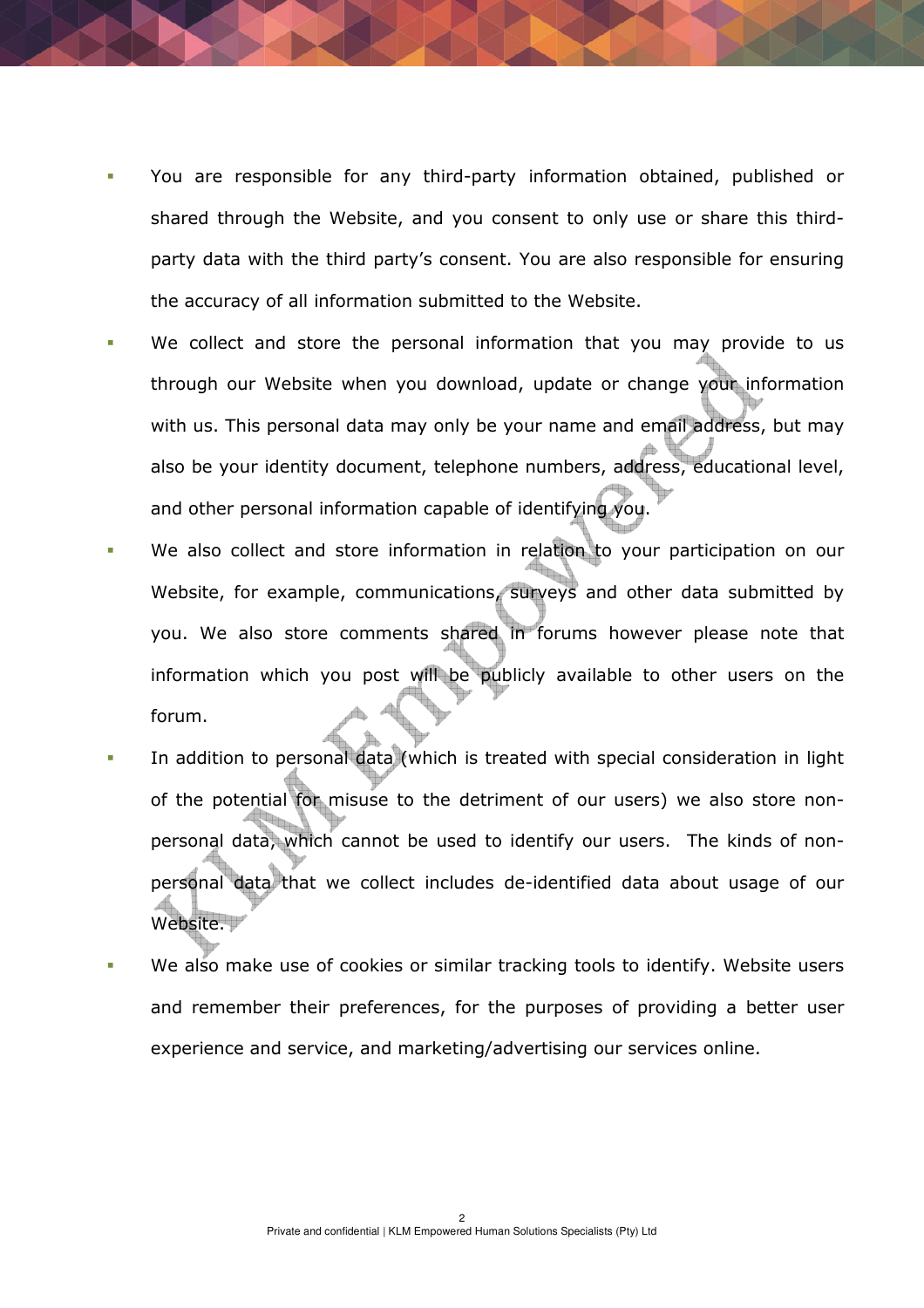### What We Use Your Information For:

Personal information submitted to us through our Website will be used for the purpose as specified in the policy or on the relevant pages of the Website.

We may use your personal information to:

- Administer our Website and business
- Personalise our website for the User.
- Send you non-marketing commercial communications
- Send you email notifications that you have specifically requested.
- Send you our email newsletter; if you have requested it (you can inform us at any time if you no longer want to receive the newsletter).
- Send you marketing communications relating to our business which we think may be of interest to you, by post, or where you have specifically agreed to this, by email or similar technology, (you can inform us at any time if you no longer want to receive these communications).
- Provide third parties with statistical information about our User's (but those third parties will not be able to identify any individual user from that information).
- Deal with enquiries and complaints made by or about you relating to our Website.
- Keep our Website secure and prevent possible fraud.
- Verify compliance with the terms and conditions governing the use of our Website (including monitoring private messages sent through our website private messaging service).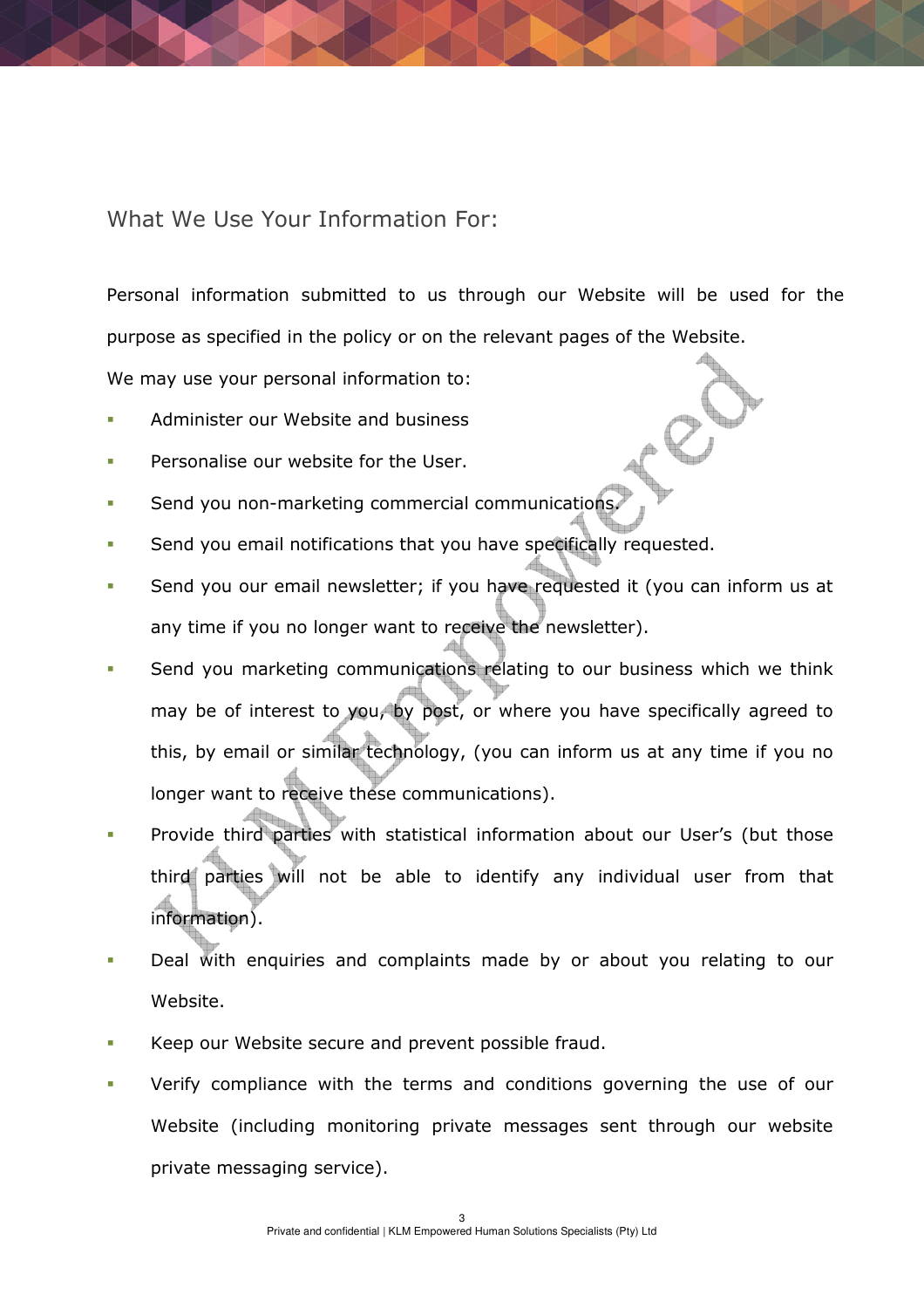- If you submit personal information for publication on our Website, we will publish and otherwise use that information in accordance with the license you grant to us.
- Your privacy settings can be used to limit the publication of your information on our website, and can be adjusted using privacy controls on the Website.

We will not without your express consent, supply your personal information to any third party for the purpose of their or any other third party's direct marketing.

Disclosing Personal Information:

We may disclose your personal information to any employees, officers, insurers, professional advisors, agents, suppliers or sub-contractors in so far as reasonably necessary for the purposes set out in this policy.

We may disclose your personal information to any member of our group of companies, which includes our subsidiaries, our ultimate holding company and all its subsidiaries, insofar as is reasonably necessary for the purposes set out in this policy.

We may disclose your personal information:

- To the extent of passing aggregate information about the usage of our Website to third parties but this will not include information that can be used to identify you.
- To the extent we are required to by law.
- In connection with any on-going or prospective legal proceedings.
- In order to establish, exercise or defend our legal rights (including providing information to third parties for the purposes of fraud prevention).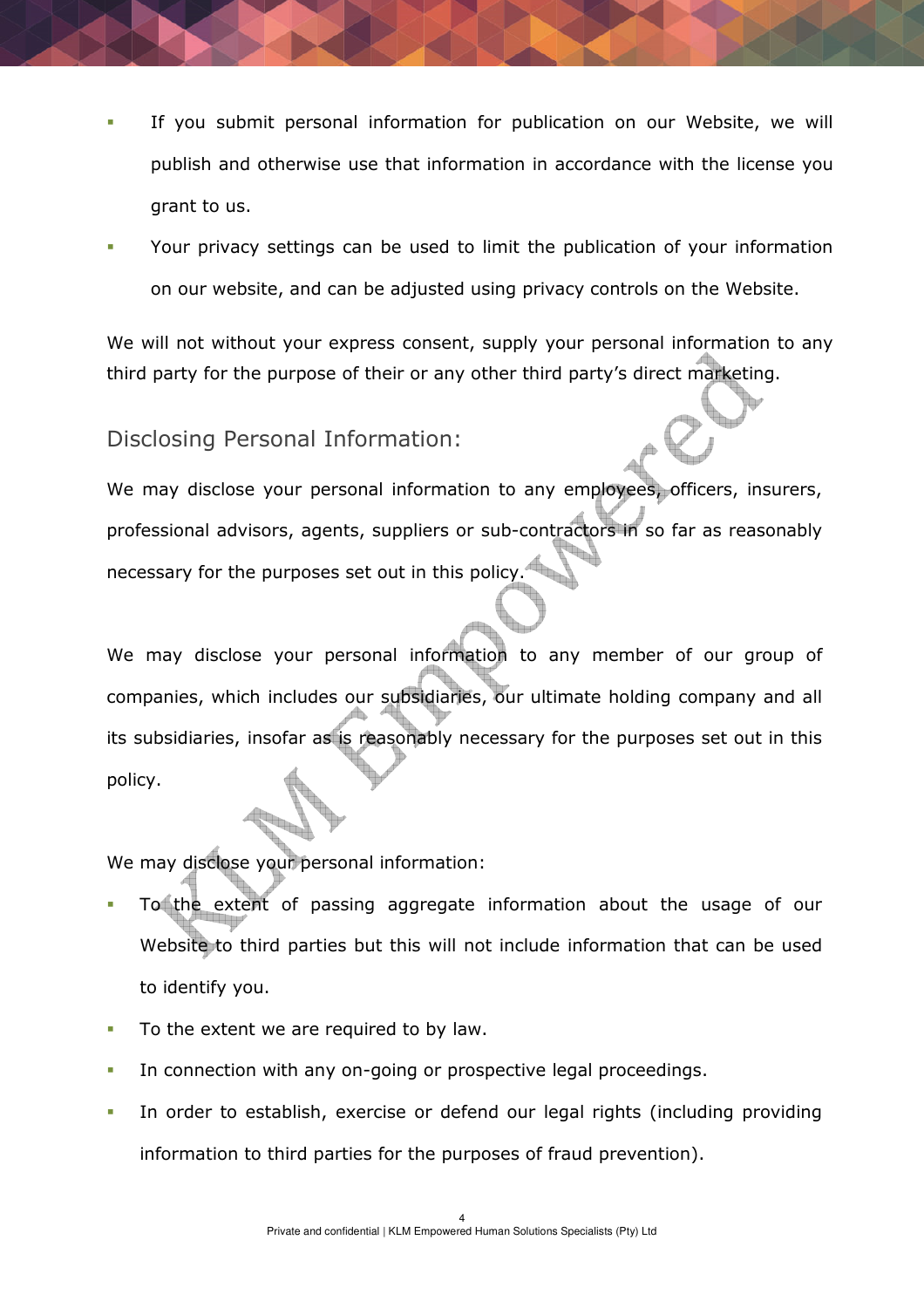- To the purchaser or prospective purchaser of any business or asset that we are or contemplating selling to.
- To any person who we reasonably believe may apply to a court or other competent authority for disclosure of that personal information where, in our reasonable opinion, such court or authority would be reasonably likely to order disclosure of that personal information.
- Unless permitted or required to do so by law, we will not otherwise share, sell or distribute any of the information you provide to us without your consent.

### International Data Transfers:

Information that we collect may be stored and processed in and transferred between any of the countries in which we operate in order to enable us to use the information in accordance with this policy.

Personal information that you publish on our Website or submit for publication on our Website may be available, via the internet, around the world. We cannot prevent the use or misuse of such information by others.

# Our Responsibilit

We are responsible for all use we make of the information you provide to us and for ensuring that we only use and disclose your information in accordance with the terms of this privacy policy and applicable laws.

Personal information that we process for any purpose or purposes shall not be kept for longer than is necessary for that purpose or those purposes.

Notwithstanding the other provisions under this section, we will retain documents (including electronic documents) containing personal data: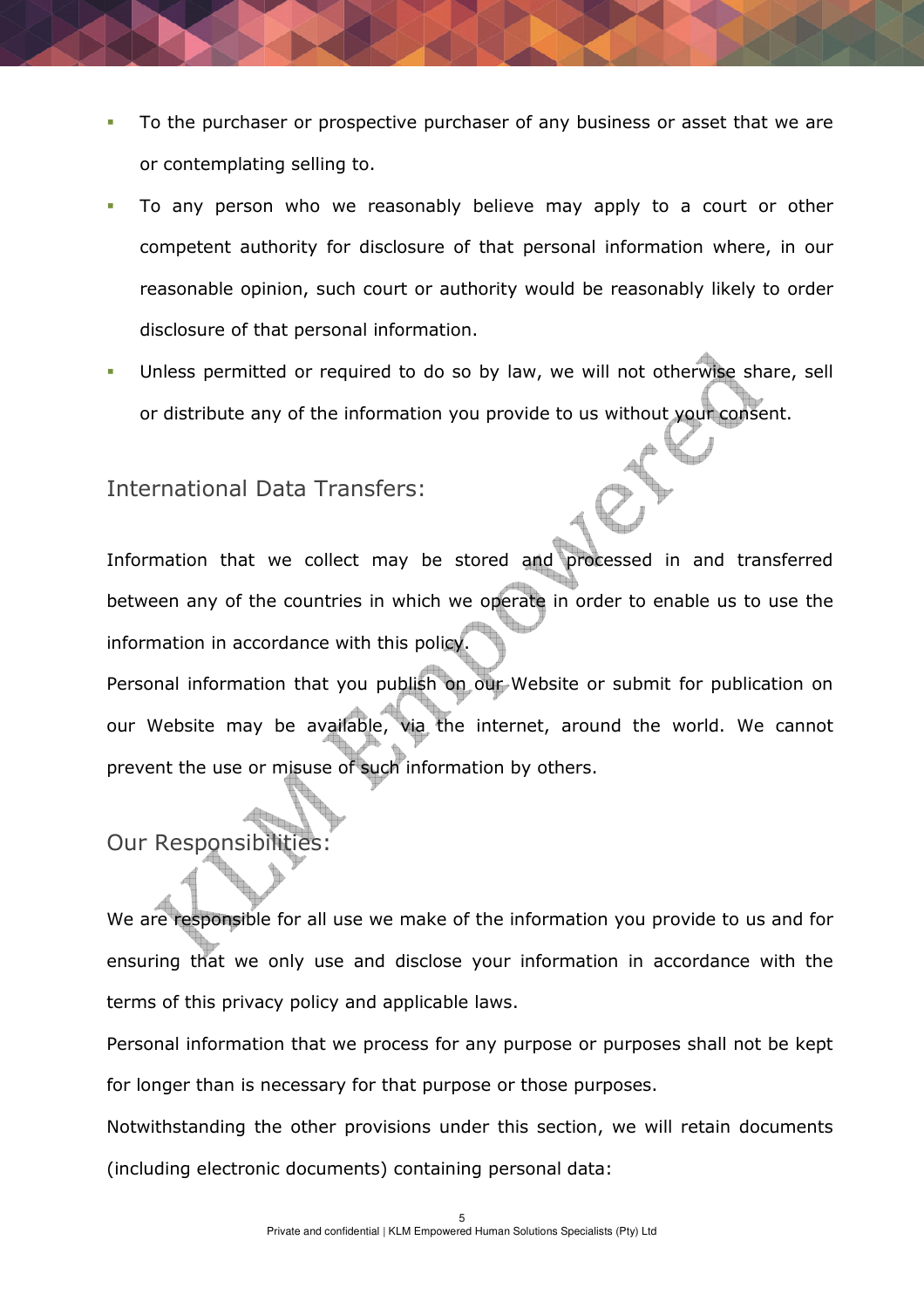- To the extent that we are required to do so by law;
- If we believe that the documents may be relevant to any on-going or prospective legal proceedings; and
- In order to establish, exercise or defend our legal rights (including providing information to others for the purposes of fraud prevention and reducing credit).

We undertake to process your personal data in a reasonable manner and take appropriate, reasonable security measures to prevent unauthorized access, disclosure, modification or unauthorized destruction of your personal data. All data processing shall be carried out by employees, consultants, or third-party service providers using computers and IT enabled tools following standard organizational procedures and modes.

#### Your Rights:

You have the right to see any information we hold about you and your vehicle provided that you supply us with the appropriate evidence of your identity (for this purpose we will accept a certified copy of your ID or passport together with a copy of a utility bill showing your current address).

You have the right to correct any errors in information we hold about you. Please inform us about changes to your details so that we can keep our records accurate and up to date.

You have the right to opt out of receiving any marketing material from us or any third party at any time.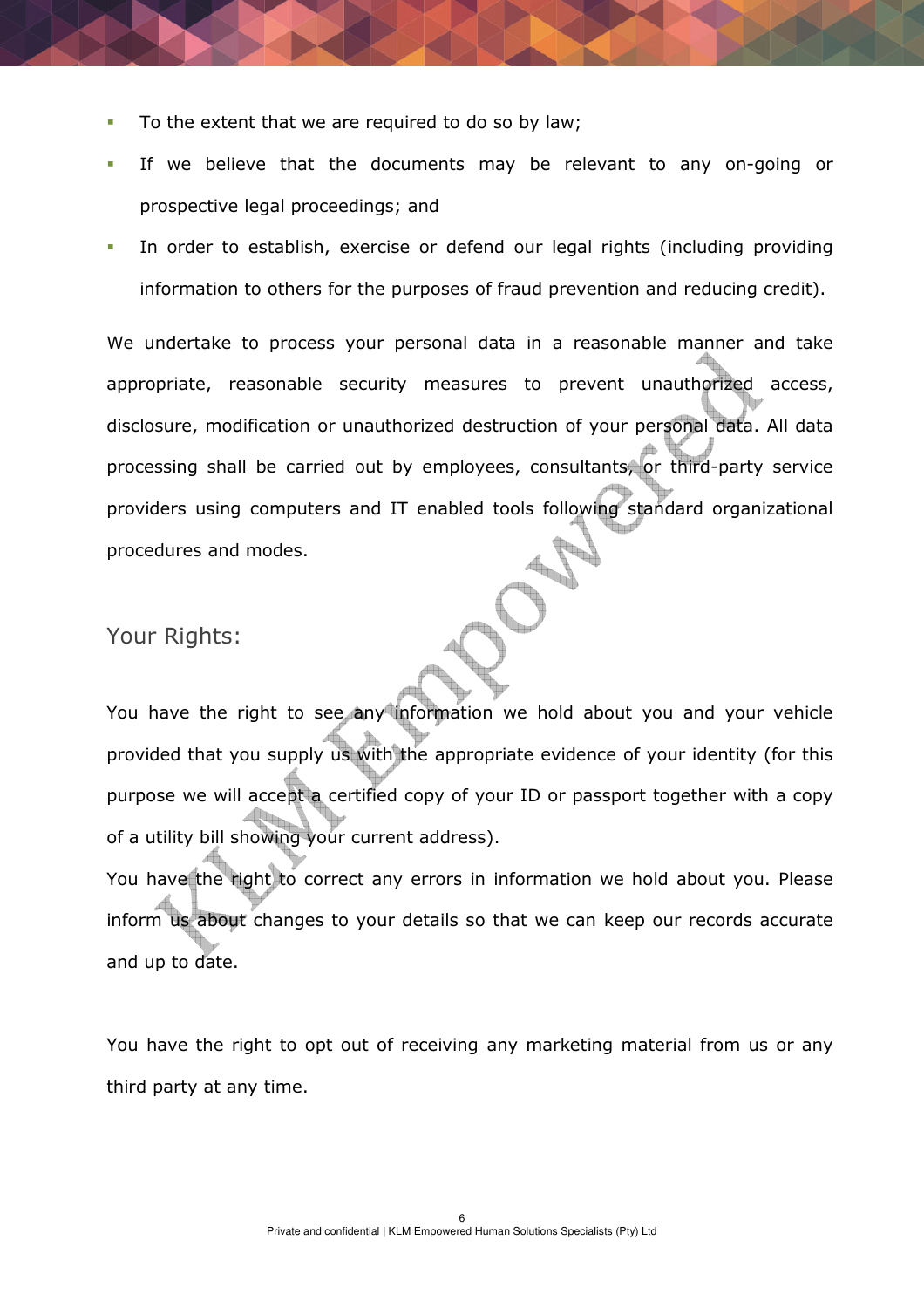We may withhold personal information that you request to the extent permitted by law.

Security and Retention of Information

We will keep your information secure by taking the appropriate technical and organizational measures against its unauthorized or unlawful processing and against its accidental loss, destruction or damage.

We will retain your information for as long as we need it for the purposes set out in this policy, or as otherwise required by law.

You acknowledge that the transmission of information over the internet is inherently insecure, and we cannot guarantee the security of data sent over the internet.

You are responsible for keeping the password you use for accessing our Website confidential; we will not ask you for your password (except when you log in to our website)

## Amendments:

We may update this policy from time to time by publishing a new version on our Website.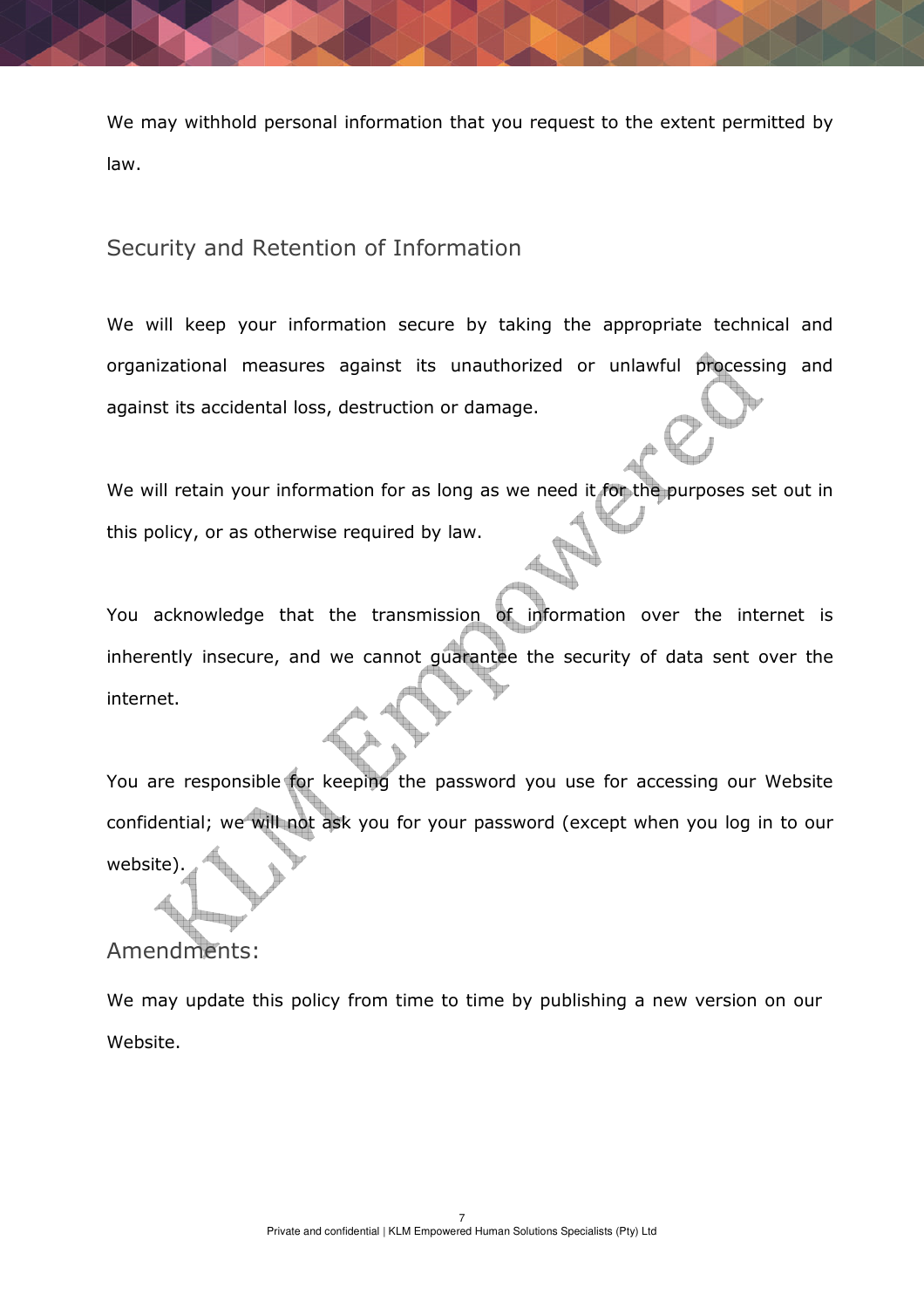You undertake to check this page every time you visit the Website to ensure that if there are changes, not only are you aware of it but that you are happy with the changes to this policy.

We may notify you of changes to the policy by email or through the private messaging system on our Website.

Third Party Websites:

Our Website may include hyperlinks to, and details of, third party websites. We have no control over, and are not responsible for, the privacy policies and practice of third parties.

Cookies:

Our Website uses cookies.

A cookie is a file containing an identifier (a string of letter and numbers) that is sent by a web server to a web browser and is stored by the browser. The identifier is then sent back to the server each time the browser requests a page from the server.

Cookies do not usually or typically contain any information that personally identifies a user, but personal information that we store about you may be linked to the information stored in and obtained from cookies.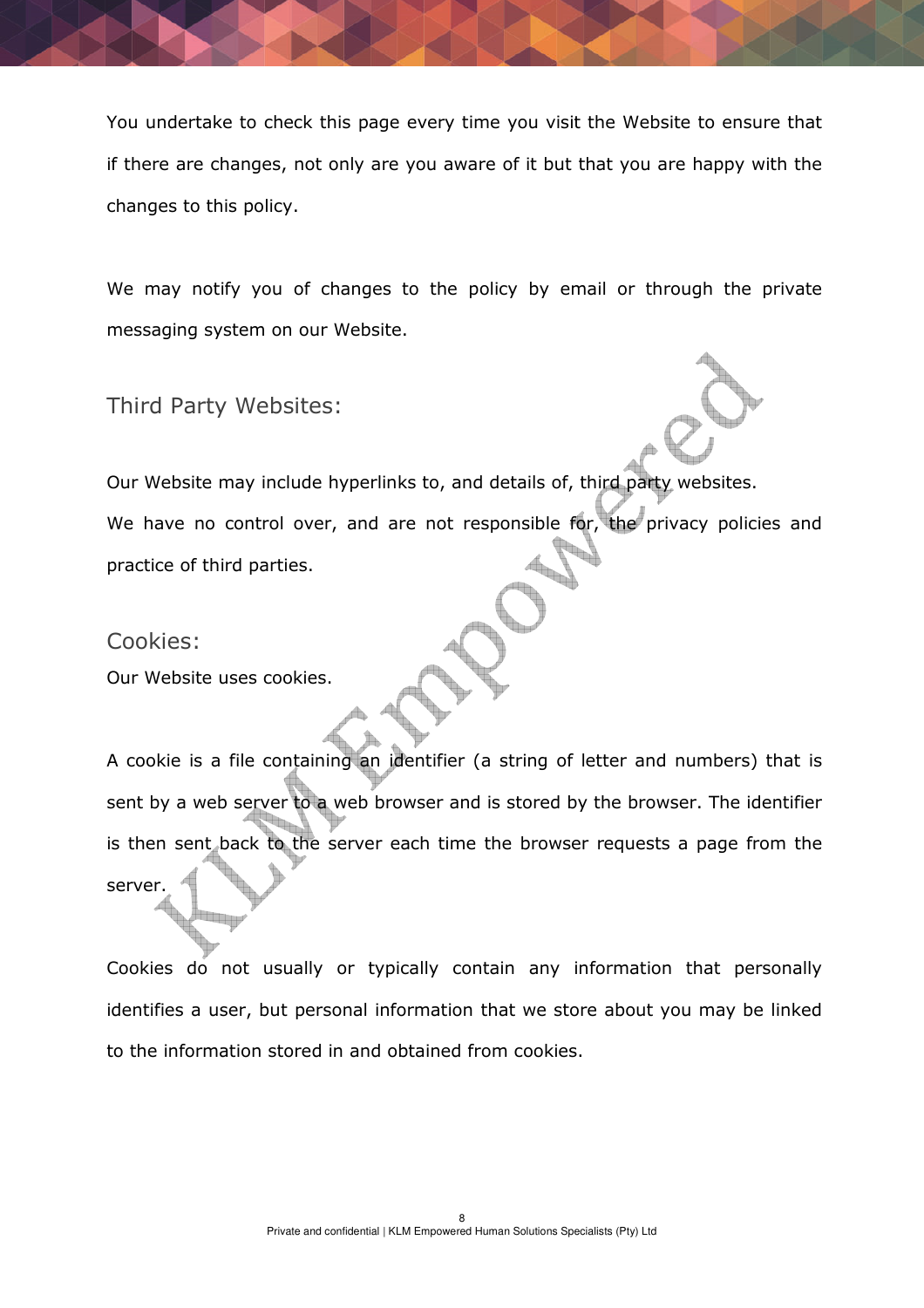We may use cookies in the following ways:

- To monitor and manage our website traffic
- To authenticate the User whilst they are using the Website
- To identify if the User is a User or a Service Provider so we can tailor the Website experience and function for the User
- To help handle events on our site and optimize the User experience, like completing the forms to post a job for the User, and showing the services page to the Service Provider
- To help show onscreen alerts, including popups for tracking quotes
- We also use Google cookies that are created and used by Google Analytics and other Google products for account, web-session and authentication management
- We may use cookies also to understand how our advertising campaigns and promotions within our Website are working to improve our site design, offers and promotions.
- You may be able to configure your browser to restrict cookies or block all cookies if you wish. However, if you disable cookies you may find this adversely affects your ability to use certain parts of this Website.

### Our Details:

This Website is owned and operated by KLM Empowered Human Solutions Specialists (Pty)Ltd Our principal place of business is: H. Santos Building 2<sup>nd</sup> Floor West Wing 30 Arena Close